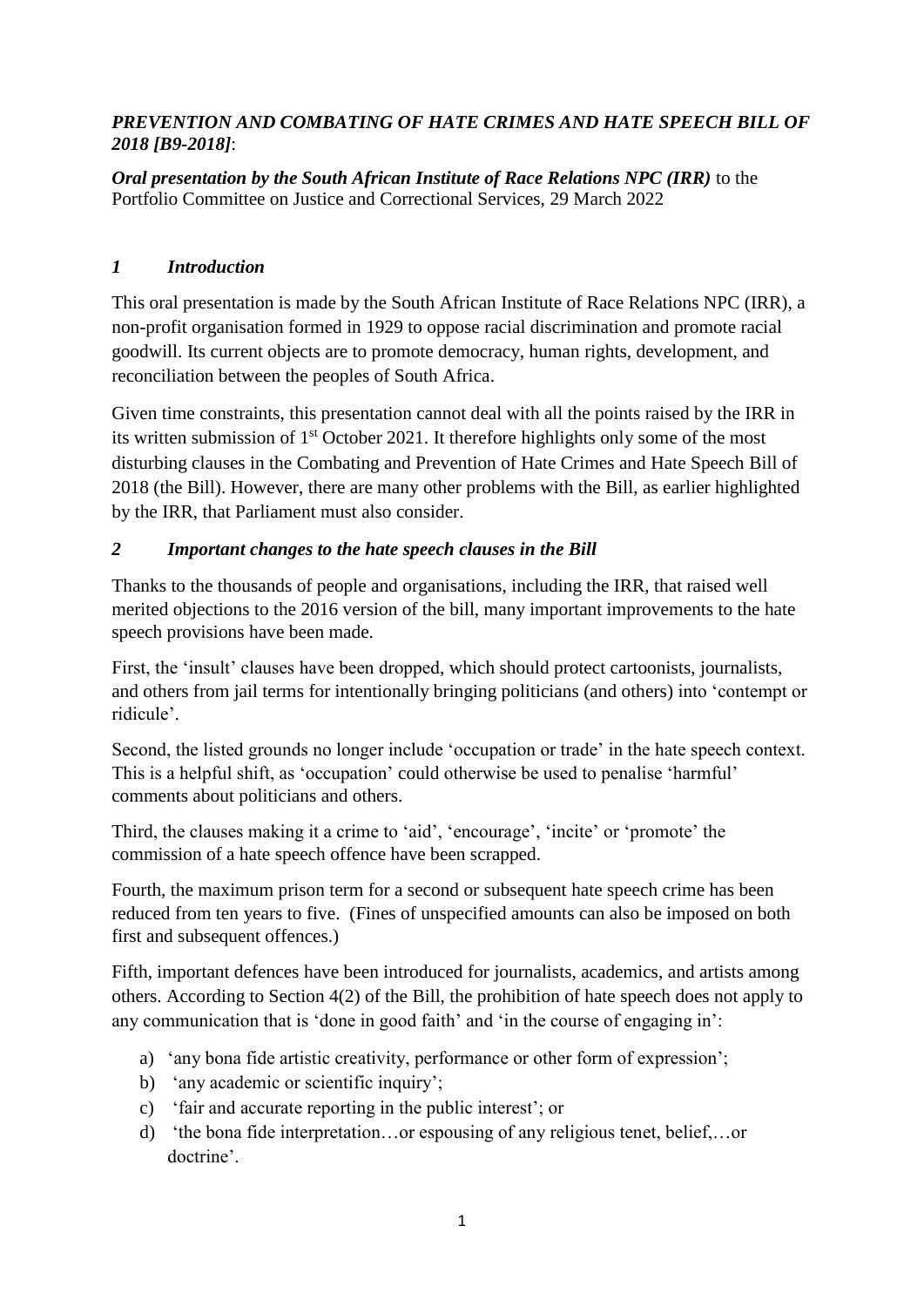However, many people will fall outside these exemptions, which would not apply to what political leaders tell their supporters, for example, or what most people post on social media.

### *The constitutional guarantee of free speech*

Section 16(1) of the Constitution gives 'everyone the right to freedom of expression', which includes 'freedom of the press and other media' and 'freedom to receive or impart information or ideas'. However, under Section 16(2), this right does not apply to '(a) propaganda for war, (b) incitement to imminent violence, or (c) advocacy of hatred that is based on race, ethnicity, gender or religion, and that constitutes incitement to cause harm'.

To count as hate speech, the communication must advocate or encourage 'hatred'. Hatred, according to the Canadian Supreme Court in *R* v *Keegstra*, means 'emotion of an intense and extreme nature that is clearly associated with vilification and detestation'. The hatred expressed must be intentional, as it is not possible to have 'an emotion of an intense and extreme nature' on a negligent, accidental, or subconscious basis.

The hatred that is advocated must be based on one of four listed grounds: these being race, ethnicity, gender, and religion. This list is a closed one. It is deliberately different from Section 9 of the Constitution, which bars unfair racial discrimination not only on these four grounds but also on 13 others. That the recognised grounds in Section 16(2) are limited to four is not an oversight and cannot be ignored.

The advocacy must also amount to incitement to cause harm. The mere advocacy of hatred is still protected expression unless it is accompanied by a call to action – an incitement to cause harm. Incitement has a specific legal meaning. It must also be intentional, as it cannot happen negligently, accidentally, or subconsciously.

### *The definition of hate speech in the Bill*

By contrast, the Bill seeks to prohibit and criminally punish speech which has 'a clear intention to be harmful or incite harm, or to promote or propagate hatred'. This wording is far wider than that contained in Section 16(2) of the Constitution. So too is the Bill's list of 15 prohibited grounds, which extends far beyond the four grounds recognised in Section 16(2).

However, defenders of the Bill may argue that its definition is taken largely from the wording approved by the Constitutional Court in the *Qwelane* judgment and must therefore be accepted as constitutionally valid.

(Jon Qwelane, a journalist, had written a newspaper article in 2008 in which he strongly criticised same-sex marriage and urged that it be ended before 'some idiot' (not necessarily a homosexual) decided to 'marry' an animal. The Human Rights Commission (HRC) took him before an equality court, which found the article constituted hate speech under Section 10 of the Promotion of Equality and Prevention of Unfair Discrimination Act (Pepuda) of 2000. But Mr Qwelane contested the validity of the hate speech definition in Section 10 and the Supreme Court of Appeal (SCA) in time upheld his challenge. This prompted a further appeal to the Constitutional Court, which handed down its ruling in July 2021.)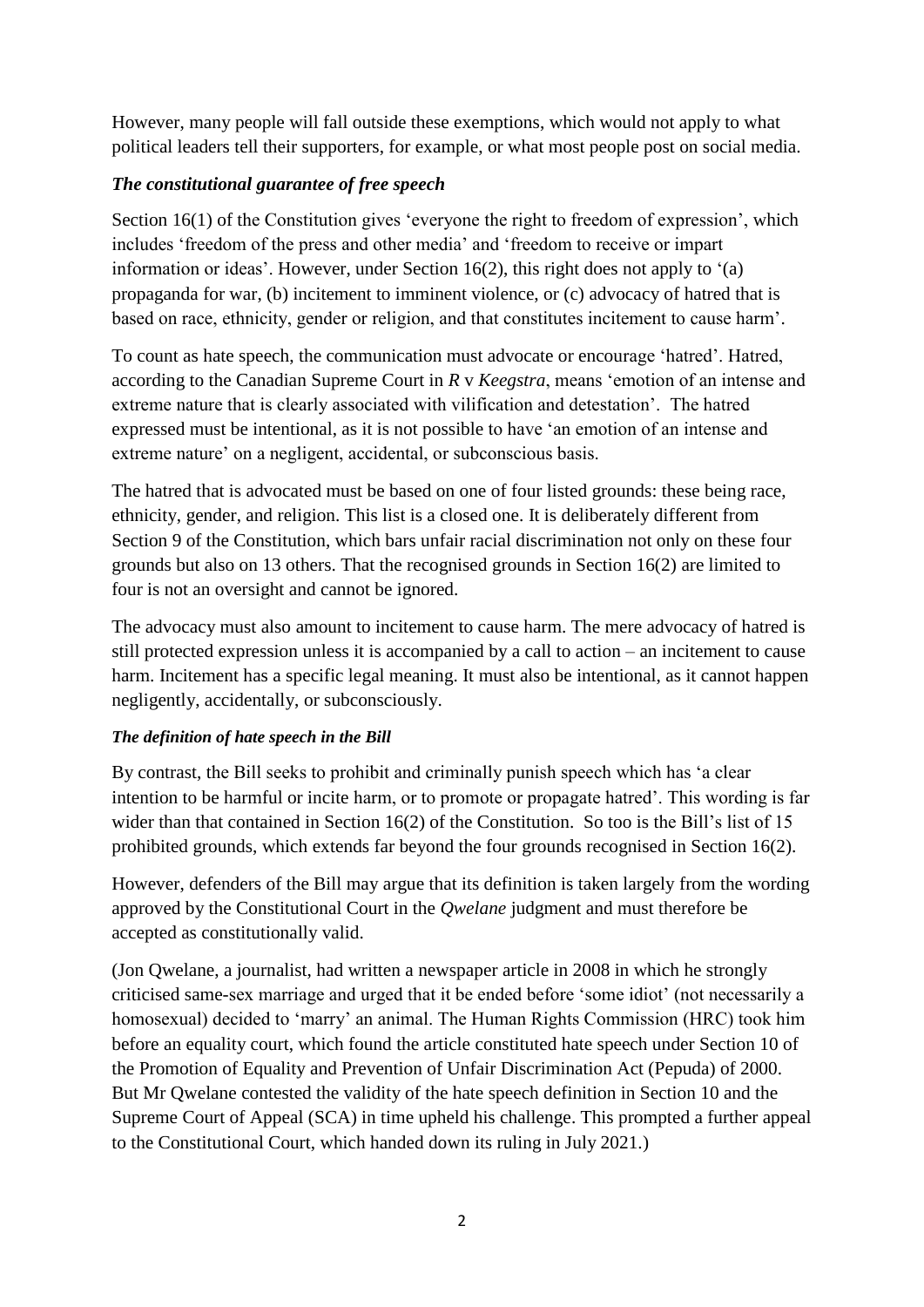Writing for a unanimous court, Judge Steven Majiedt found that Section 10 of Pepuda went too far in barring 'hurtful' speech. 'Hurtful' was so vague a concept that it undermined the rule of law. It was also so wide that it could be used to prohibit speech which merely 'offends, disturbs, and shocks'.

However, all that was needed to achieve constitutional compliance was for Parliament to amend Section 10 to excise the 'hurtful' criterion. The judgment thus instructed the legislature to make this change within 24 months, pending which Section 10 should be read as if the excision had already taken place.

# *Is the definition in the Bill validated ('saved') by the Owelane <i>judgment?*

Since the definition in the Bill is largely the same as the Section 10 wording approved by Judge Majiedt, does this suffice to confirm the constitutionality of the definition in the Bill? The answer is 'No', for three key reasons.

*First*, Judge Majiedt failed to follow what he himself describes as the 'lodestar' precedent on hate speech: the Constitutional Court's ruling in the *Islamic Unity* case in 2002. This judgment makes it clear that 'all expression is protected, save anything that falls within Section 16(2)' of the Constitution.

Any legislation that limits protected speech must meet the 'justification' criteria laid down in Section 36 of the Constitution. The more a limitation departs from Section 16(2), the stricter the 'justification' scrutiny that must be applied. Since this is settled law, Judge Majiedt's failure to follow it provides good reason to discount his approach.

*Second*, Judge Majiedt's judgment is flawed in other ways as well. This is evident, in particular, in:

- $\bullet$  the contradiction between his initial assessment that Section 10 'on a plain reading, is broader than Section 16(2) in various respects' – and his subsequent finding that speech that is 'harmful' (or incites harm) nevertheless 'aligns' with the 'advocacy of hatred' in section  $16(2)$ ;
- his further assumption that words that 'promote' hatred (or propagate it) likewise 'accord' with the 'advocacy of hatred' in section 16(2), even though advocacy implies lobbying and a more intensive intervention; and
- $\bullet$  his failure even to acknowledge that section 16(2) requires not only the 'advocacy of hatred' on a closed list of four grounds (not an open list of many more) but also 'incitement to cause harm'.

*Third*, Judge Majiedt was dealing with civil law liability under Pepuda, a statute which (as he noted) aims 'not to punish the wrongdoer, but [rather] to provide remedies for victims of hate speech'. By contrast, the Bill makes hate speech a crime that can be punished by prison terms of up to three years on a first offence and up to five years on any subsequent one.

In creating criminal liability for hate speech, the Bill exposes people to the same chilling effects as criminal defamation rules in various African states. The key risk with criminal defamation, notes legal expert Dario Milo of Webber Wentzel, is that it can be enforced by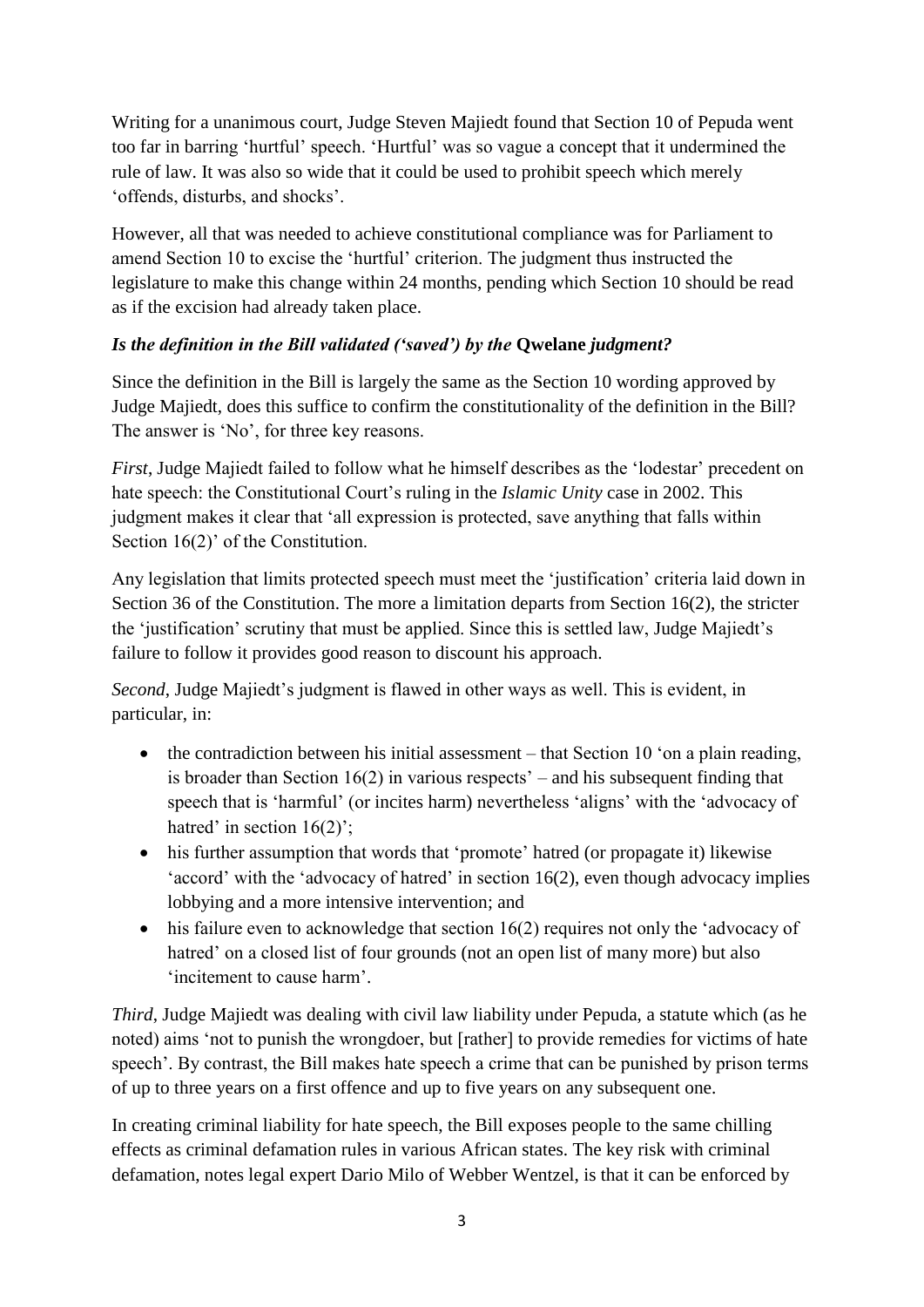governments in the same way as other crimes. Writes Mr Milo: 'Criminal defamation is a crime in the same way that stealing a car is. A charge gets laid against you, the police investigate the charge, and you may be arrested.'

Much the same point was made by Zimbabwe's highest court in 2014 when it struck down the criminal defamation rules often used to punish merited criticism of former President Robert Mugabe. As the court stressed, 'the very existence of the crime creates a stifling or chilling effect on reportage'. Even if people are eventually acquitted, they will still have 'undergone the traumatising gamut of arrest, detention, remand, and trial'.

Back in 2010, the African Commission on Human and Peoples' Rights resolved that criminal defamation laws should be repealed across the continent. Said the commission: 'Criminal defamation laws constitute a serious interference with freedom of expression and impede the role of the media as a watchdog, preventing journalists and media practitioners from practising their profession without fear and in good faith.' Despite the commission's resolution, however, little has been done to bring about the necessary reforms.

In September 2015, moreover, Jeff Radebe (then minister in the presidency and head of policy for the ANC), stated that the ruling party planned to rid South Africa of criminal defamation rules, which it regarded as unconstitutional. Said Mr Radebe: 'No responsible citizen and journalist should be inhibited or have the shackles of criminal sanction looming over him or her.'

However, the ruling party has since reneged on this commitment. No legislation putting an end to criminal defamation has been prepared. Instead, the hate speech provisions in the Bill – which will be far more chilling to free speech than criminal defamation rules – stand to be enacted into law.

Yet 'the shackles of criminal sanction' (to cite Mr Radebe's words once again) are unnecessary when effective remedies against hate speech already exist under the civil law of defamation, relevant codes of conduct for the print and electronic media, and Section 10 of Pepuda – though its definition of hate speech must still be amended to echo the wording of Section 16(2) of the Constitution.

### *The justification criteria in Section 36 of the Constitution*

The definition in the Bill cannot be saved under the 'justification' criteria in Section 36 of the Constitution. Section 36 provides, in essence, that a guaranteed right may be limited only to the extent that the limitation is 'reasonable and justifiable in an open and democratic society', in the light of all relevant factors. These include '(a) the nature of the right, (b) the importance of the purpose of the limitation and (e) whether 'less restrictive means' could have been used to achieve the purpose of the limitation.

The Bill does not satisfy these criteria. First, the right it limits is the right to free expression. This is a particularly important right, which the Constitutional Court has described as 'the lifeblood of an open and democratic society'.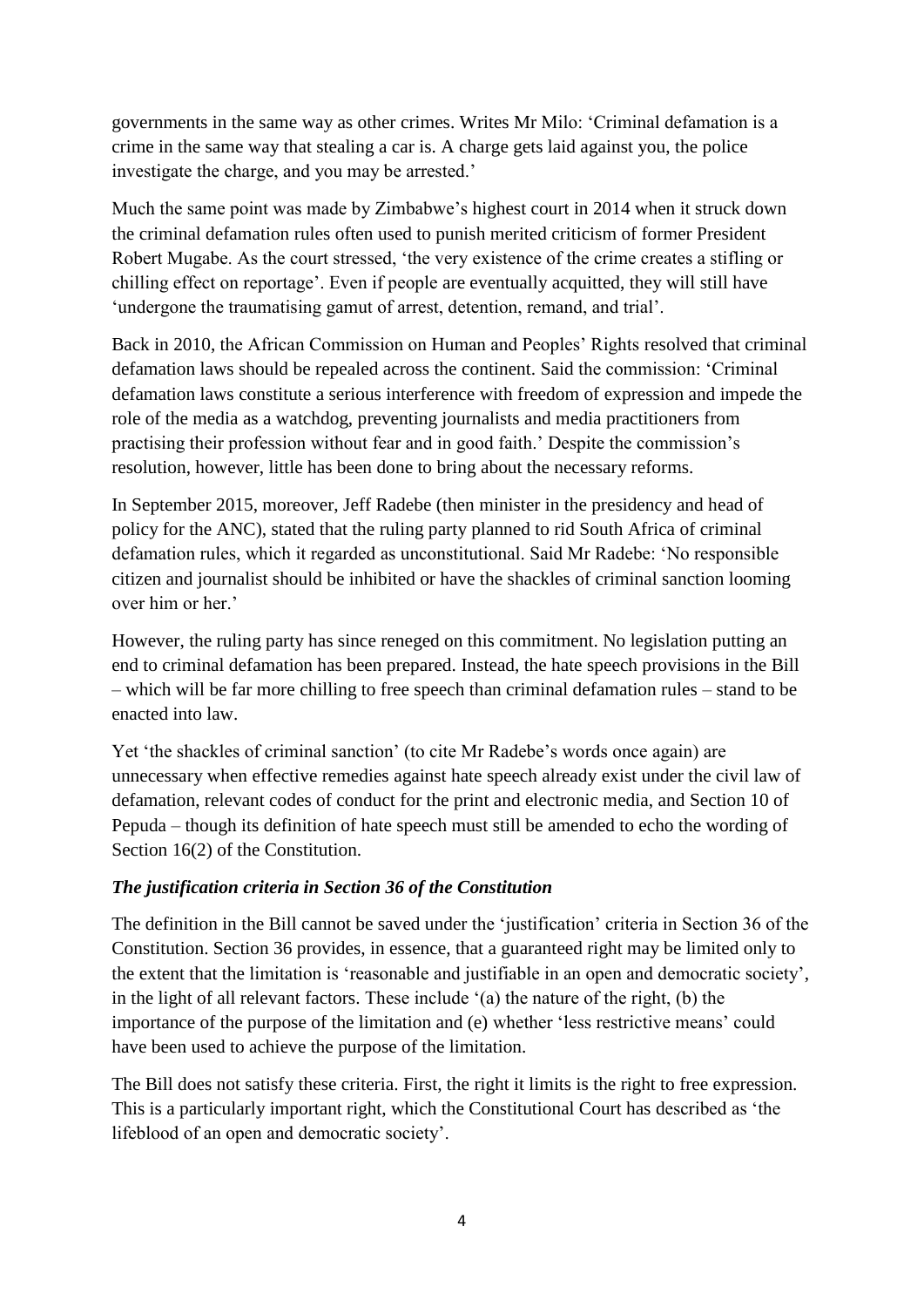Second, as regards 'the purpose' of the Bill, the reprehensible racial utterances of the few are clearly not representative of the many, as the great majority of South Africans recognise. Hence, there is no pressing need to go further than Section 16(2) allows in curbing hate speech, especially in a criminal law context.

Third, 'less restrictive' means to achieve the purpose of curtailing hate speech are readily available. Hate speech is already prohibited under Pepuda (though Section 10 still needs to be brought into line with Section 16(2) of the Constitution) and can also be curbed under the civil law of defamation.

### *Problems with the hate crime clauses in the Bill*

A hate crime is defined in the Bill as 'an offence recognised under any law, the commission of which is motivated…[by] prejudice, bias, or intolerance towards the victim' which is based on the victim's race or other 'characteristics'. A list of 17 characteristics is set out in the Bill, many of which are the same as the 15 listed grounds in the hate speech clause.

Requiring the prosecution to prove the commission of hate crimes will pose various problems. All elements of the new crimes, including the racial (or other) 'prejudice, bias or intolerance' that 'motivated' the perpetrators, will then have to be proved beyond a reasonable doubt. But this standard of proof might in practice be difficult to meet, especially if the accused were to claim a different motive.

Take, for example, the notorious 'coffin assault' case in 2016, in which Theo Martins Jackson, the foreman at a Mpumalanga farm, and his colleague Willem Oosthuizen were charged with assaulting a black man and forcing him inside a coffin. The incident came to light some three months after the event, when a 20-second video clip of it went viral. The victim of the attack, Victor Mlotshwa, said he had been walking near the farm when the two white men approached him and accused him of being a thief. 'They beat me up and forced me into a coffin,' said Mr Mlotshwa.

If the Bill had already been in force, the prosecution would have to prove not only the usual elements of the relevant offences, but also that the accused had been 'motivated by prejudice or intolerance' towards Mr Mlotshwa, based on his race. They would also have had to prove this motivation beyond a reasonable doubt. In this instance, the prosecution might have been able to discharge this onus with the help of the video. But what if there had been no video and the accused had claimed they were motivated not by racial prejudice but rather by a fear of intruders sparked by a high number of farm murders in the country?

Proving the necessary racial motivation beyond a reasonable doubt might be difficult in such a situation. The need to do so would also make the trial longer and more complex, thereby adding to the burden on an already struggling criminal justice system. Under the existing common law, by contrast, the existence of aggravating factors relevant to sentence may be proved on a balance of probabilities, which is easier to do.

According to the Bill, it is only if Section 51 of the Criminal Law Amendment Act of 1997 does *not* apply – in other words, if the trial court is *not* bound by minimum sentencing rules for serious offences such as murder and rape – that the commission of the hate crime will be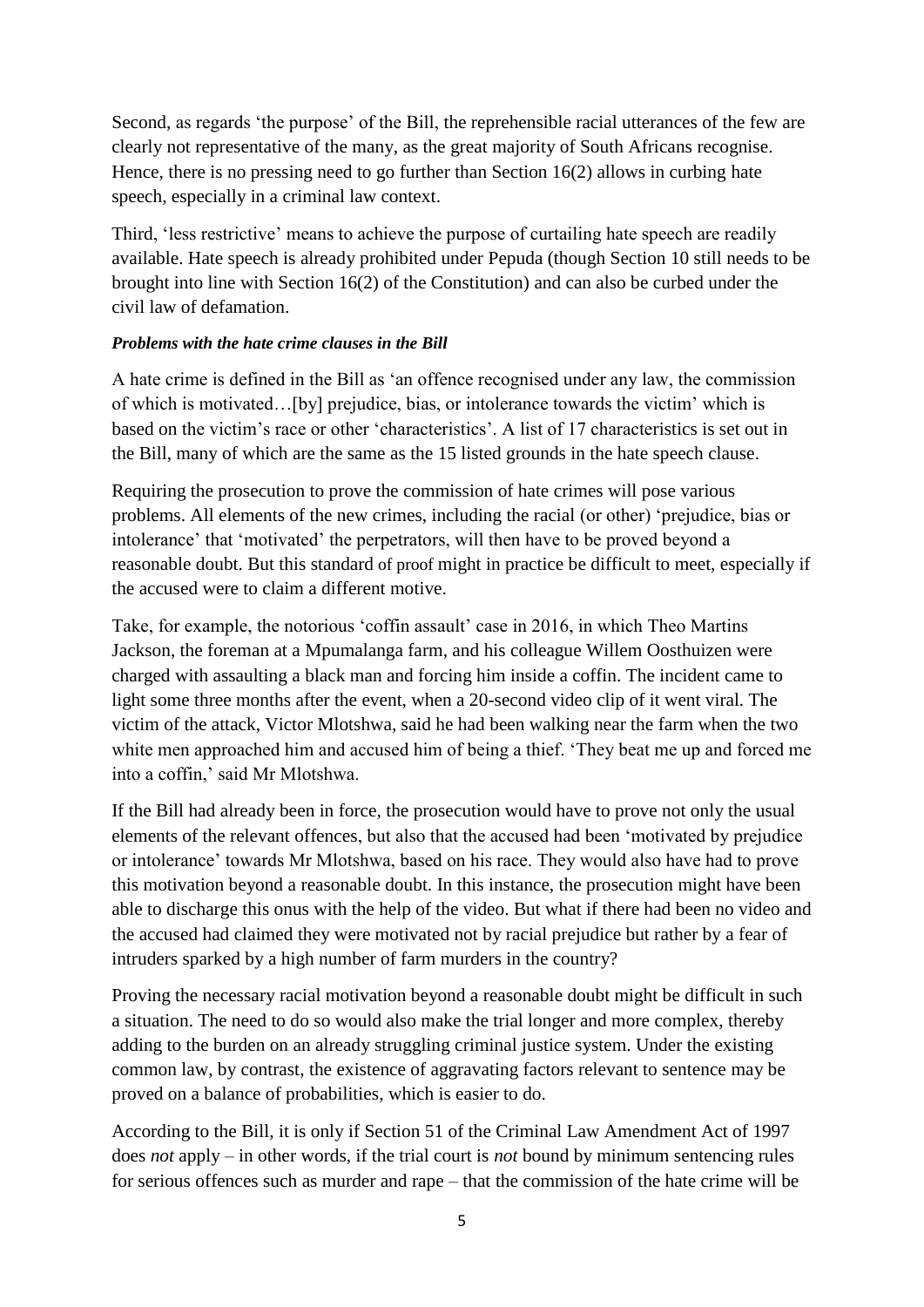regarded as 'an aggravating circumstance' in deciding on sentence. In addition, this consequence will follow only where the victim has suffered 'physical or other injury' or some economic loss (damage to property, for instance, or a loss of money or support).

This wording is distinctly odd, for it suggests that racial hatred may no longer count as an aggravating factor for murder, rape, and other particularly serious crimes once the Bill has been enacted into law.

Why these hate crime provisions are needed at all remains unexplained. The courts already have the capacity, under the common law, to treat a racial motive for murder, rape, robbery, and other crimes as an aggravating factor that justifies an increased punishment.

As Mr Jeffery told a meeting of the Hate Crimes Working Group in February 2015, it was 'a misconception' to think that, 'in the absence of specific hate crimes legislation, those who commit hate crimes will get away it. They do not get away with it – they still face the full might of the law', including the likelihood of a harsher penalty.

This was illustrated by the sentence handed down in the Duduzile Zozo case. Ms Zozo was a young lesbian from Thokoza (east Rand), who was murdered because of her sexual orientation. In handing down sentence, said Mr Jeffery, 'Judge Tshifiwa Maumela acknowledged the problem of hate crimes in South Africa… He said…a harsh sentence…would serve as a warning to those who threatened the vulnerable… He [therefore] sentenced [the perpetrator] to an effective 30 years in prison'.

### *The best way forward*

The hate speech provisions in the Bill are clearly unconstitutional, which is a fatal defect and means they cannot lawfully be adopted by Parliament. In addition, the hate crime provisions are so poorly worded as to undermine the rule of law. The hate crime clauses are also unnecessary, as the courts already have the capacity to take a racial motivation into account as an aggravating factor in deciding sentence.

Overall, the Bill is both unconstitutional and unnecessary and should be abandoned rather than pursued. The government should instead focus on amending the hate speech provisions in Pepuda so that Section 10 echoes the wording of Section 16(2) of the Constitution.

The amended Pepuda provisions should be applied in an even-handed way, as Judge Roland Sutherland urged in the case of Velaphi Khumalo (a Gauteng official who had called in January 2016 for whites to be 'hacked and killed like Jews'). Judge Sutherland stressed that people from different racial groups should not be treated differently in deciding on liability for hate speech. It would be harder to overcome the rift between the different races if the black group was 'licensed to be condemnatory because its members were the victims of oppression', while whites were 'disciplined to remain silent'. To 'other' any racial group was also inconsistent with constitutional values. However, once liability had been established on this even-handed basis, then social context should be considered in deciding on appropriate remedies for hate speech.